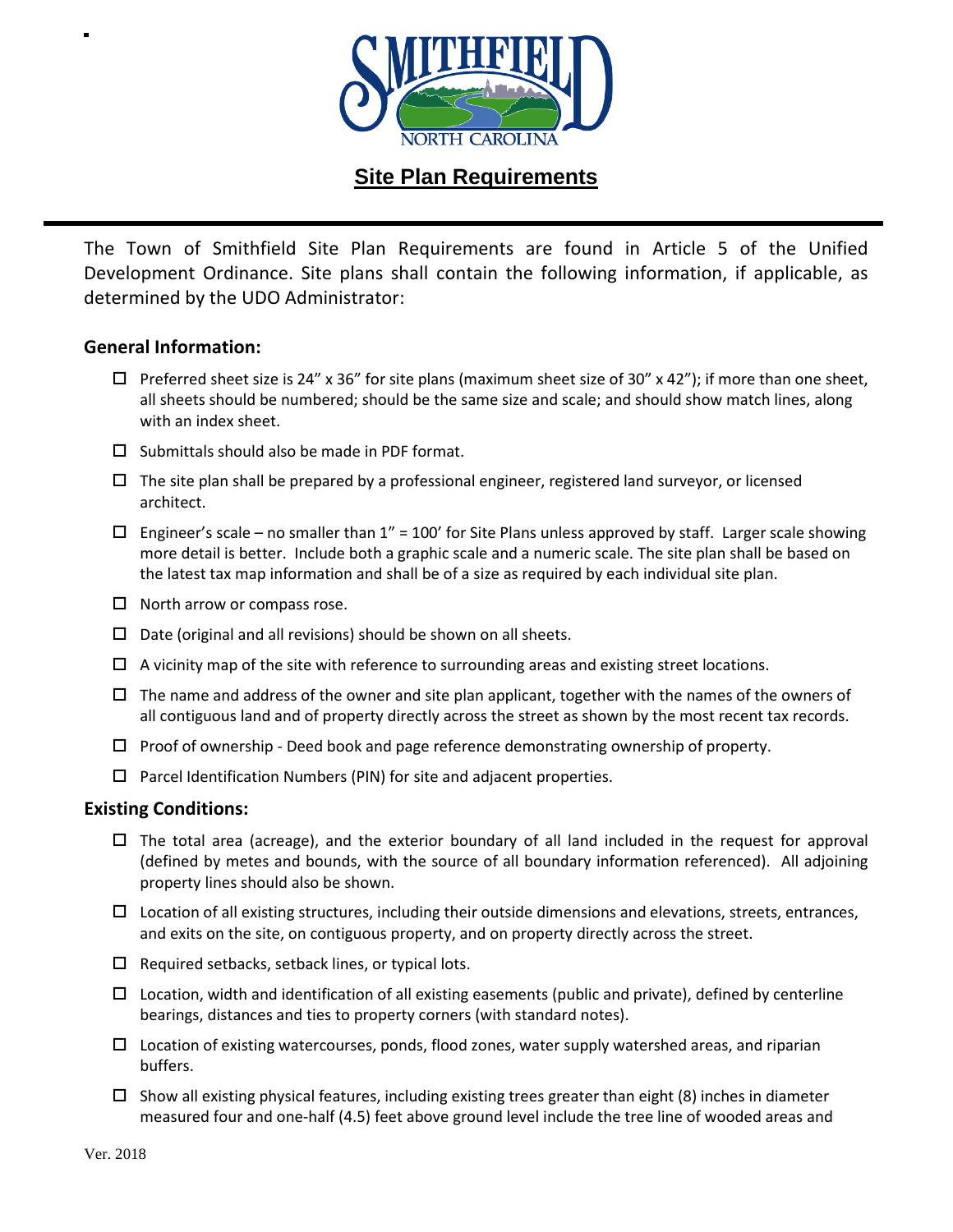individual trees eight (8) inches in diameter or more, identified by common or scientific name, and significant soil conditions.

- $\Box$  Topography showing existing contours at no greater than ten (10) foot intervals. All reference benchmarks shall be clearly designated.
- $\Box$  Existing zoning of the property, including zoning district lines where applicable.
- $\Box$  Location of existing sanitary waste disposal systems, water mains and appurtenances (including fire hydrants) on or adjacent to the parcel.
- $\Box$  Other utility lines both under- and above-ground, including electric power, telephone, gas, cable television.
- $\square$  Existing open space and any other common areas.
- $\Box$  Existing parking and loading areas.

## **Proposed Conditions:**

- $\Box$  All proposed streets, drives, parking areas, fire lanes and access, loading and unloading areas with dimensions, traffic patterns, access aisles, and curb radii per the requirements of Article 10, Part I. (note: all new driveways, or existing driveways proposed to be used in conjunction with a new use, may require a separate driveway permit from the NCDOT or the Town of Smithfield).
- $\Box$  The total quantity of parking spaces required and the total quantity of parking spaces provided. Indicate uses of buildings.
- $\Box$  Sight distance triangles (minimum 10' by 70' for driveway intersections at ROW lines; or as per NCDOT requirements or Town of Smithfield Code of Ordinance at all other intersections).
- $\Box$  Location of all proposed structures, including their outside dimensions and elevations, streets, entrances and exits on the site.
- $\Box$  Sidewalks, trails and other pedestrian ways with locations, dimensions and surfacing, including handicap curb cuts. Internal sidewalks and/or other proposed means of pedestrian access (note: internal pedestrian access should connect with public ROW sidewalk).
- $\Box$  Location and design of proposed sanitary waste disposal systems, water mains and appurtenances (including fire hydrants) on or adjacent to the parcel.
- $\Box$  Proposed other utility lines both under- and above-ground, including electric power, telephone, gas, cable television.
- $\Box$  Location of all US Clean Water Act Section 404 wetland areas, detention/retention ponds (Best Management Practices), riparian buffers and impervious surface areas with area dimensions, and ratios of impervious surface to the total size of the lot.
- $\square$  Location of all proposed common areas.
- $\Box$  All parcels of land proposed to be designated, dedicated and/or reserved, for public or private use, shown with total land area and boundary descriptions.
- $\square$  Distance between buildings and height of buildings.
- $\Box$  Building locations, footprints, entrances area by floor (s.f.), finished floor elevation (first).
- $\square$  Location, dimensions, and details of signs per the requirements of Article 10, Part III.
- $\Box$  Proposed building elevations, except for single- and two-family homes and townhouses designed under the NC Residential Building Code.
- $\Box$  Traffic Impact Analysis (TIA) may be required if estimated traffic generated exceeds 800 trips/day. Check with the UDO Administrator for applicability.